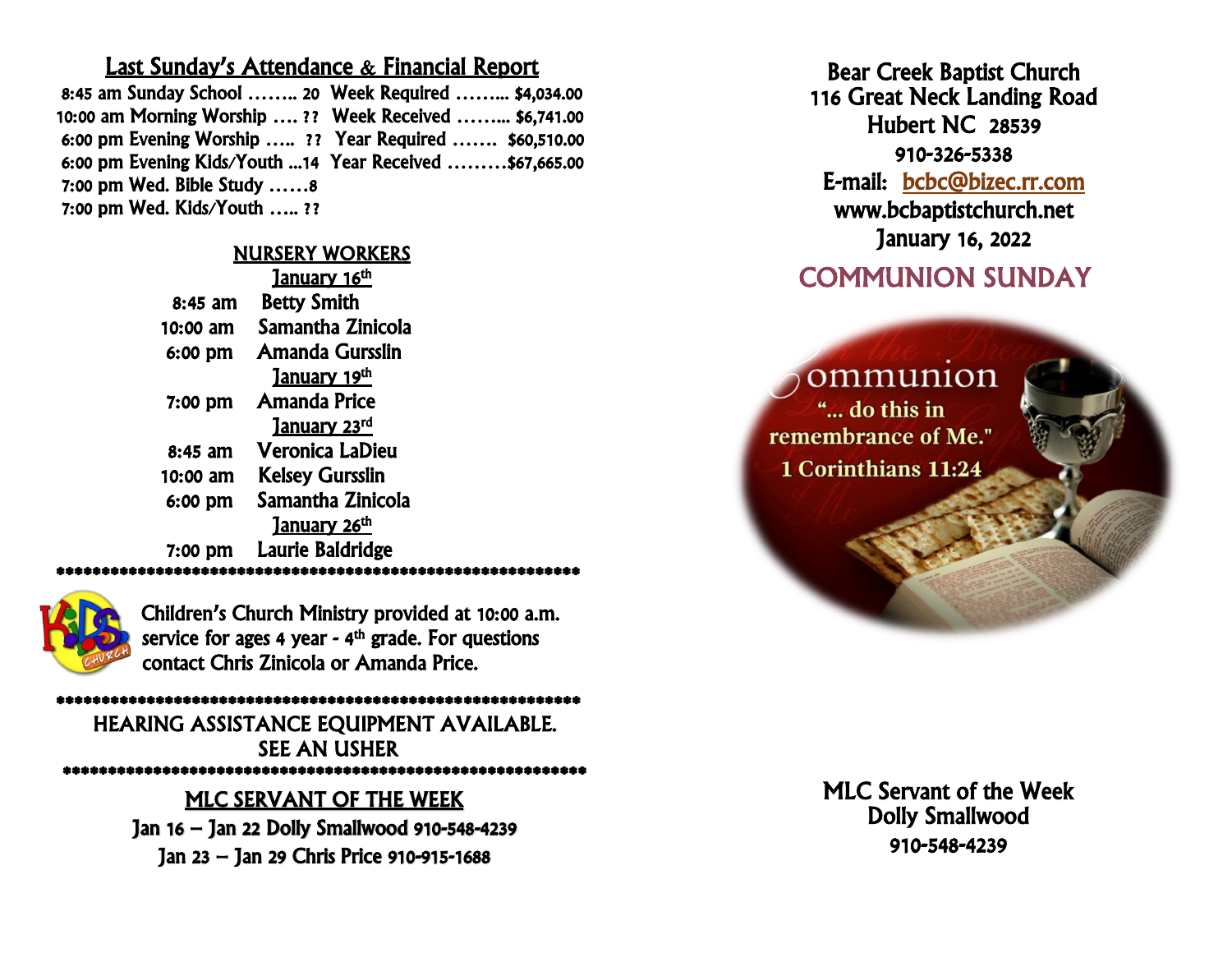## Bear Creek Baptist Church 10:00 am

Prelude…..………………………………………………………..

Call to Worship……… "Come Into His Presence"………… Choir

Song…….……… "Lord, I Lift Your Name On High"…………..

Welcome/Announcements/Prayer……………………. Chris Price

Song/Offerings………… "Forever Reign" ……………………....

Special Music………..… "Jesus Is Coming Soon" ………………

Message…………………………………………… Chris Zinicola

Invitation Song…………… "Trust and Obey" ………………….

Ordinance of Lord's Supper………………………………………

Benediction……………………………………. Dolly Smallwood

Postlude…………………………………………………………..



**CURRENT REQUESTS ONGOING NEEDS**

Karen Humphrey Felix\* Linzey Bell Barbara Hathaway J.B. Cannon Kathy Gonzalez **Don Collins** Kelly Maxwell **Susan Harper**<br>Ricky Meadows **Susan Harper**<br>Katherine Pier Betty Rochelle Mike Toms<br>Schools/Students/Teachers Scott Cody Whaley Schools/Students/Teachers Scott Cody WI<br>Albert & Kathia Smith Camron Yopp Albert & Kathia Smith

Katherine Pierce Janet Miller  $\&$  Family Keith  $\&$  Connie Richardson Phyllis Young

HOSPITAL NURSING HOME/REHAB Shirley Gillette Aubrey Lincoln

#### SENIOR ADULT/SHUT- IN

Joyce Campbell Jessie Eason

Sarah Bancroft Jack & Lu Bauer Daisy Burns<br>Jovce Campbell Jessie Eason Judy Goad Lucille Jarman Milton/Cathy Kale Gail Weir

 Unless names are resubmitted it will remain on the Prayer List for only one month. \*Indicates newly added to the list.